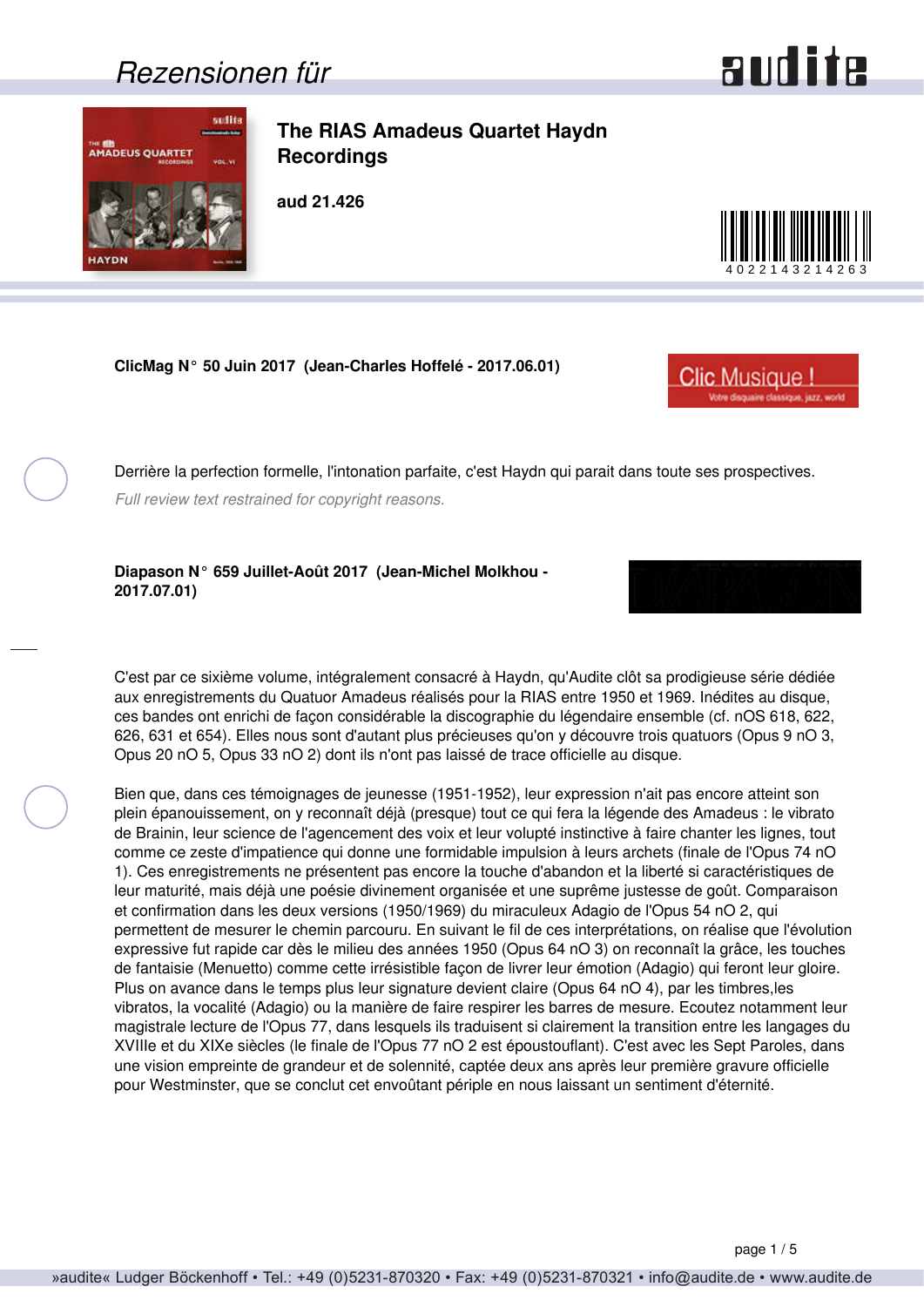# aud ite

GRAMOPHO

<span id="page-1-0"></span>**Gramophone June 2017 (Rob Cowan - 2017.06.01) source: [https://reader.exacteditions.com/issues/...](https://reader.exacteditions.com/issues/57091/page/109)**

Three more first-release recordings arrive via Audité's latest volume of Deutschlandradio Kultur recordings by the Amadeus Quartet, this batch devoted entirely to Haydn, and including works that the Amadeus never recorded commercially: Opp 9/3, 20/5 and 33/2 (The Joke). For the last, the Amadeus cut a forceful profile in the scherzo and make an affectionate beeline for the gentle 'joke' at the close of the finale. Their playing of the F minor Quartet (Op 20/5) suggests implied parallels with Mozart's G minor Quintet in the scherzo, while the lilting Adagio is given the loveliest reading imaginable. The C major Quartet Op 54 No 2 features a brief Adagio that can only be described as cantorial: the solo violin wails expressively over supportive chords, the effect not unlike the 'beklemmt' passage in Beethoven's Cavatina (the Quartet Op 130). We're given a complete recording of the Quartet from 1969 and that movement alone as recorded in 1950, both extraordinarily moving. Fifteen works are included overall (the majority originating in Haydn's later period), including The Seven Last Words which is additionally available as a downloadable 'extended version' with German texts. An unmissable collection.

**WDR 3 TonArt | 21.04.2017 | 15.05-17.45 Uhr (Marcus Stäbler - 2017.04.21) source: [http://www1.wdr.de/mediathek/audio/wdr3/...](http://www1.wdr.de/mediathek/audio/wdr3/wdr3-tonart/audio-cd-rezension-das-amadeus-quartett-spielt-haydn-100.html)**



**BROADCAST**

#### **BROADCAST**

*Full review text restrained for copyright reasons.*

**[www.artalinna.com](http://www.artalinna.com) 27 May 2017 (Jean-Charles Hoffelé - 2017.05.27) source: <http://www.artalinna.com/?p=7471>**



**Plutôt que Mozart**

Derrière la perfection formelle, l'intonation parfaite, c'est Haydn qui parait dans toute ses prospectives.

*Full review text restrained for copyright reasons.*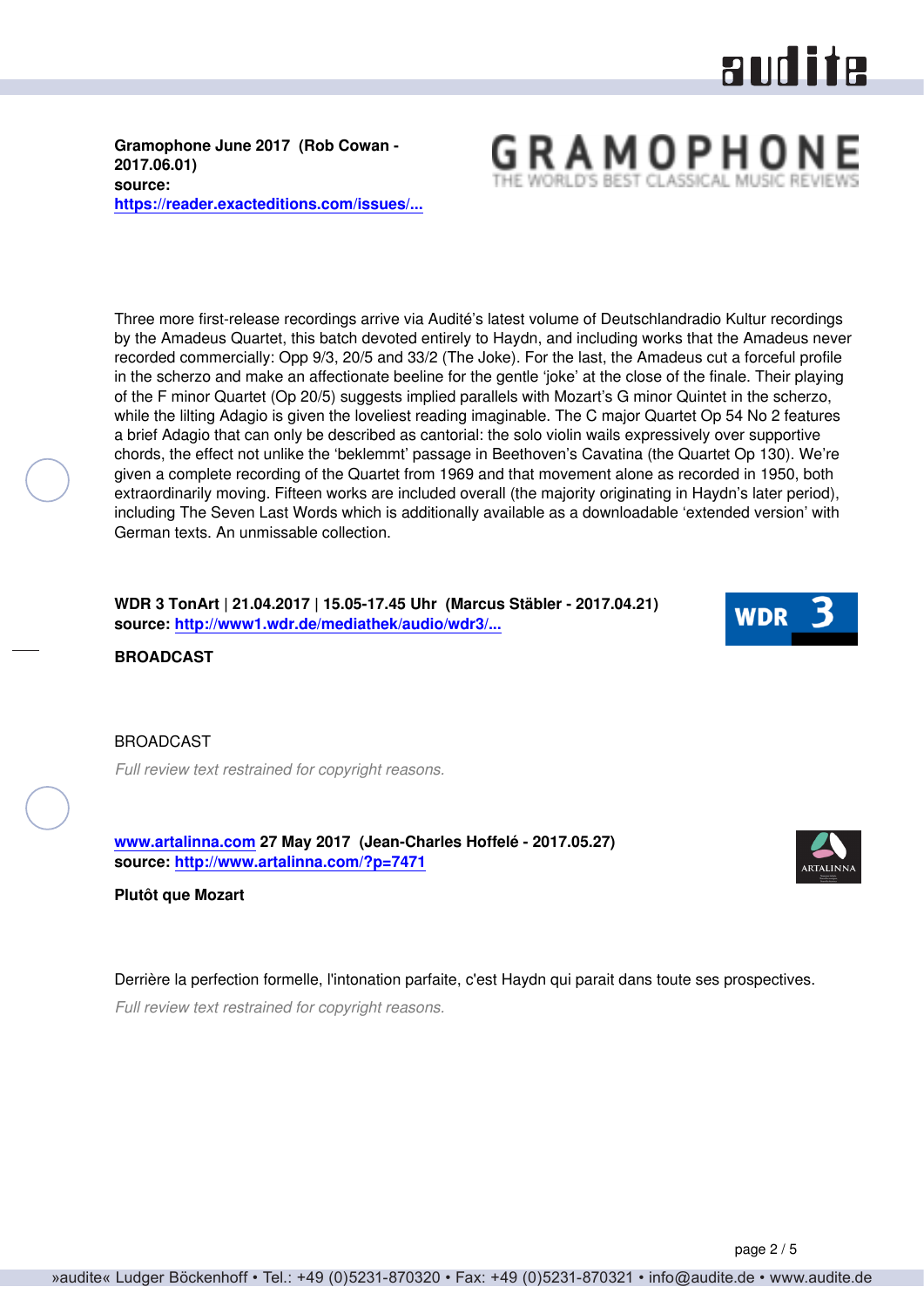### and ite

<span id="page-2-0"></span>**www.musicweb-international.com Tuesday August 22nd (Jonathan Woolf - 2017.08.22) source: [http://www.musicweb-international.com/cl...](http://www.musicweb-international.com/classrev/2017/Aug/Haydn_quartets_21426.htm)**

#### **MuricWeb**

The sixth volume in Audite's survey of the Amadeus Quartet's RIAS broadcasts covers a two-decade period between 1950 and 1969 and focuses securely on the Haydn quartets. Lest this seem merely peripheral or ancillary to the ensemble's commercial discography it should be pointed out that of the fourteen quartets and the quartet version of The Seven Last Words included in the box, three of the quartets were never recorded by the Amadeus in the studio: Op.9 No.3, Op.20 No.5 and Op.33 No.2. That is certainly reason enough for considering this 5-CD collection.

Audite have taken the decision to programme the quartets chronologically so that the trio of previously unrecorded quartets appear on the very first CD. This also means that a work recorded in 1951 can be followed by one taped in 1969 which is itself followed by something from 1950. It's fortunate that the engineers achieved so high a standard throughout the sequence, so that the switch between years is not jarring. Op.9 No.3 is quite taut and forward-moving in the opening, possibly more Allegro than Moderato as marked whilst Brainin's concertante role in the Menuet is played with rich sweetness. The Adagio in Op. 20 No.5 is beautifully cantilevered, songfully expressive with the decorate first violin flourishes dexterously dispatched. Op.33 No.3, nicknamed The Joke, goes so well in this performance that one wonders why it was so seldom played and never recorded by the quartet. These are the many highlights of the first disc but one shouldn't omit the rapt slow movement of Op. 54 No.2 which is heard in two contexts – firstly in a performance of the quartet from 1969 and as an appendix, as an isolated movement in a broadcast from June 1950.

Though one now moves into terra cognita from the second disc onwards there are always changes in emphasis or breadth when considering these broadcast performances in the context of the DG legacy. So, for instance, the 1956 reading of Op.64 No.3 is more tightly charged than the later 1973 studio reading and so too is the slow movement of Op.64 No.4 from 1959. There's just a little bit of an edge to the corporate sound in the November 1951 recording of Op.74 No.1 but it sounds altogether more committed than the tamer-sounding DG LP. I happen to find the tempo of this 1957 reading of the slow movement of The Rider, Op.74 No.3, preferable to the significantly slower but beautifully voiced DG. The group's readings of Opp.76 and 77 were always amongst their very best and Op.76 No.1 is no exception. There's little to choose between this 1960 performance and the commercial recording, as the slow movement is beautiful in both cases. The bucolic pizzicati in the succeeding Menuet work equally well here, as indeed does the buoyant and nobly conceived reading of the Emperor, recorded in April 1951. Like the studio performance, the slow movement of The Sunrise is quite expansive. Disc four reveals an Op.77 No.1 that's slightly more mellow sounding than the shriller DG recording. Warmer, wittier and a lot less acidic this is a real improvement on that commercial legacy. Though the 1950 sound is not of the best, the performance of Op.77 No.2 is laudable with an especially touching and solemn close to the Andante. The Seven Last Words dates from December 1952 and its meditative beauties are perfectly conveyed in this reading. Note that an extended version with the German texts is available as a free download via Audite.

A well-crafted booklet, in German and English, reinforces the novelty of those three early quartets and the fact that all the performances are making their first ever commercial appearance here. All this makes this box of high importance to admirers of this august group.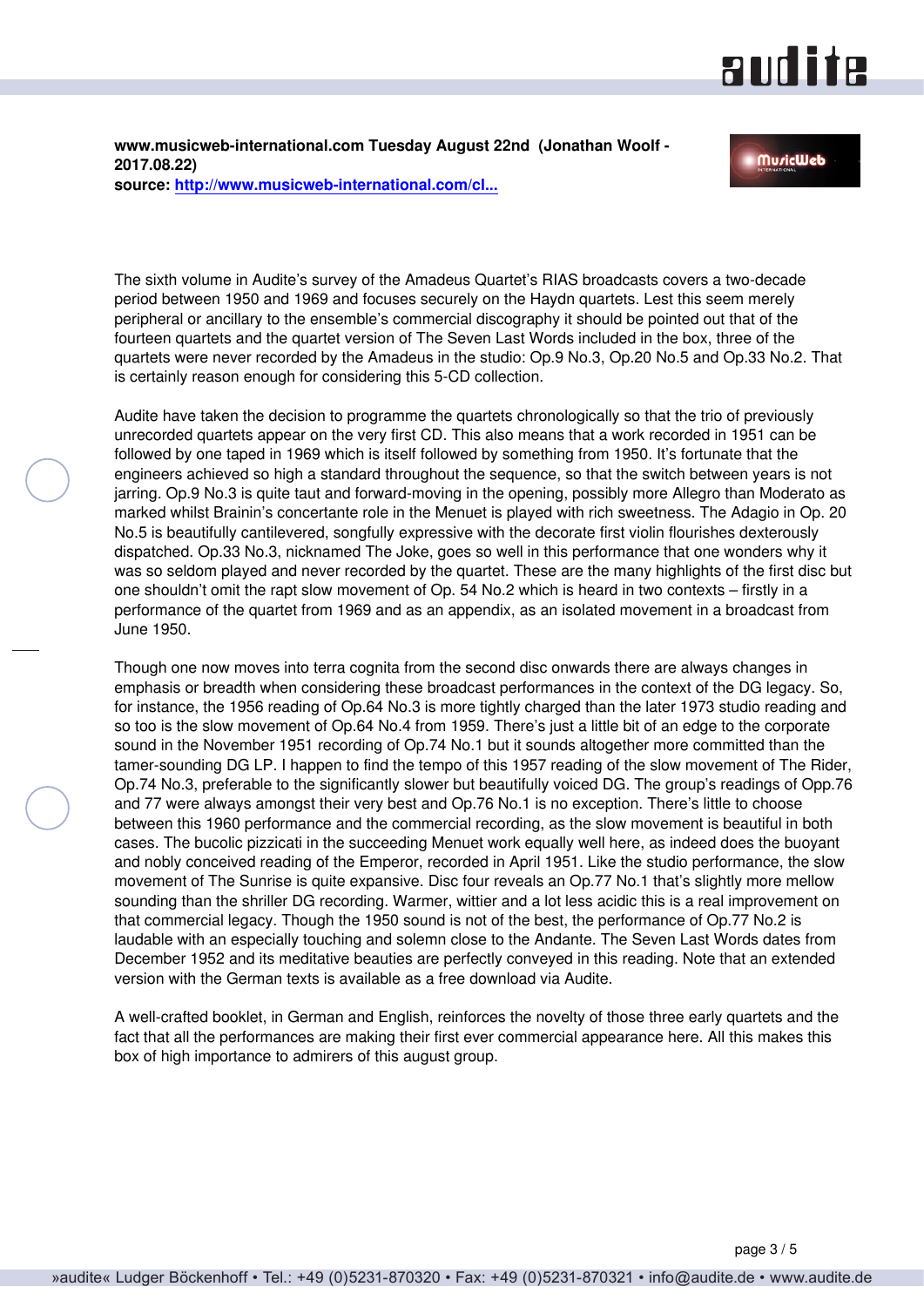### audite

<span id="page-3-0"></span>**[www.pizzicato.lu](http://www.pizzicato.lu) 28/06/2017 (Uwe Krusch - 2017.06.28) source: [https://www.pizzicato.lu/haydn-zu-spiele...](https://www.pizzicato.lu/haydn-zu-spielen-ist-ein-seiltanz/)**



#### **Haydn zu spielen ist ein Seiltanz**

Haydns Streichquartette und das 'Amadeus Quartett', zwei Themen, die nicht so super zusammenpassen wollen. Die vier Musiker waren sich bewusst, dass Haydn zu spielen ein Seiltanz ist. Die Musik wirkt so einfach, und der oberflächliche Hörer meint, alle Quartette seien gleich. Der Experte weiß, dass jedes Quartett von Haydn einen eigenen Charakter hat.

Trotzdem hat das 'Amadeus Quartett' sich nur partiell mit Haydns Quartetten beschäftigt. Insbesondere die späten und reifen Werke wurden gespielt. Von den frühen Kompositionen wurden nur einzelne aufgeführt.

Für die vorliegenden Radioaufnahmen hat das Quartett etliche Stücke zum ersten Mal eingeübt und eingespielt. Insofern ist diese Kollektion ein interessantes historisches Dokument von besonderem Wert.

Die Interpretation ist dagegen aus heutiger Sicht nicht mehr so ganz aktuell. Natürlich legen die vier eine ausgefeilte Deutung vor, doch mit dem heutigen Wissen und den Entwicklungen durch die historisch informierte Aufführungspraxis sind wir an ein anderes Klangideal gewöhnt.

Am Beispiel des letzten Werkes, der 'Sieben letzten Worte des Erlösers am Kreuze', ist zu konstatieren, dass das Stück ohne den denkbaren Tiefgang und die Feinheit im Detail etwas zu öffentlichkeitswirksam gespielt wird. Wer das Glück hatte, das Abschiedskonzert des 'Lindsay Quartet' in Echternach vor 13 Jahren zu hören, der weiß, dass auch bei einem älteren Quartett eine wunderbar intime, private Deutung quasi mit Ausschluss des Publikums möglich war.

The Amadeus Quartet performs a selection of Haydn quartets. Some pieces were rehearsed and performed the first time by the Amadeus for this radio recording. But the performances are trapped in their time. Today, with all the knowledge provided by the historically informed playing, we are used to another sound ideal. Therefore, this collection is an essentially an interesting historic document.